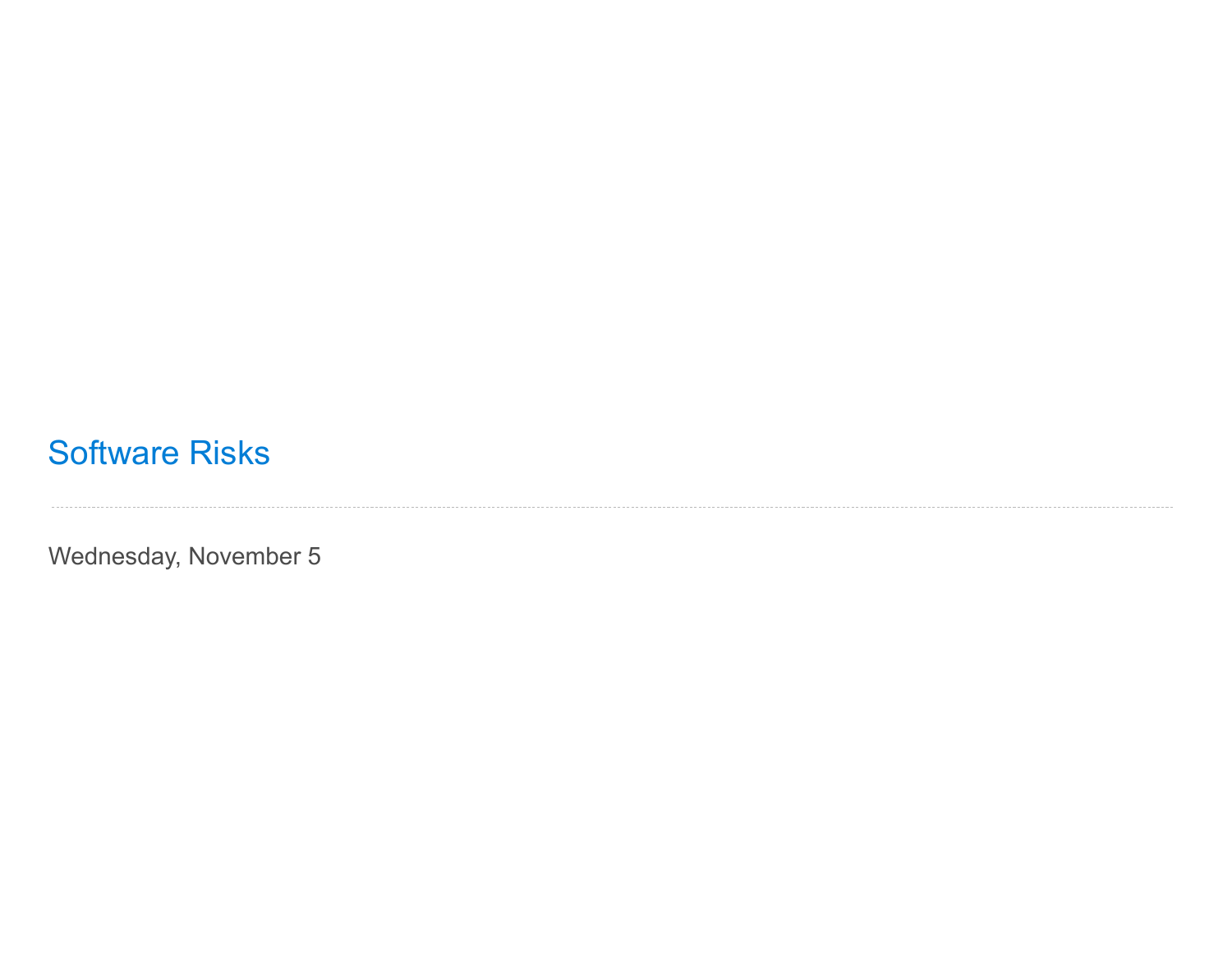### Therac-25

A radiation therapy machine: cancer is treated by irradiating it

6 accidents, 4 deaths, but 100's of lives saved by the treatment delivered

Normal dose was 80-180 rads

A lethal whole-body dose is ~500 rads

(Read Page 10 Description)

The first time in history that software killed someone!



2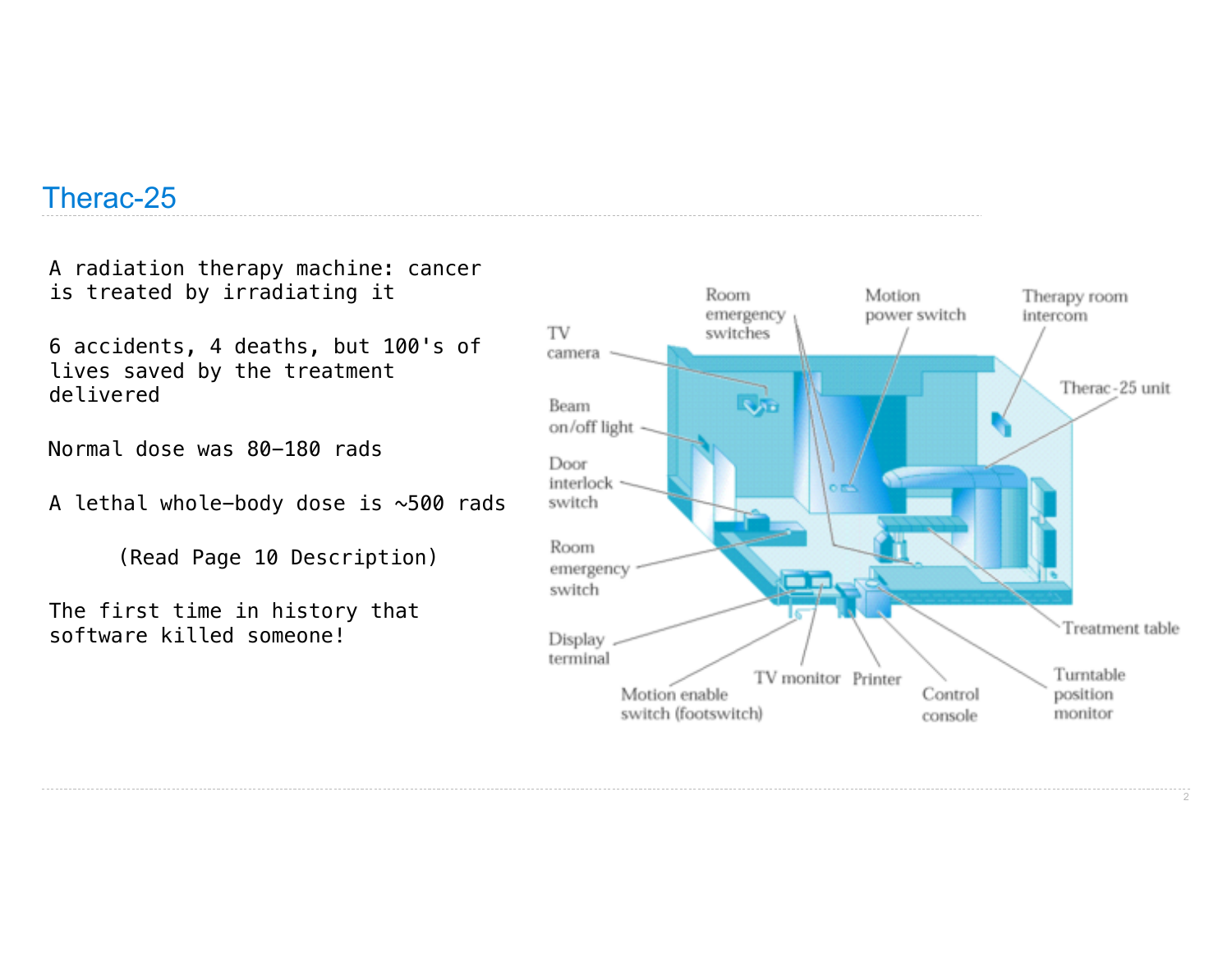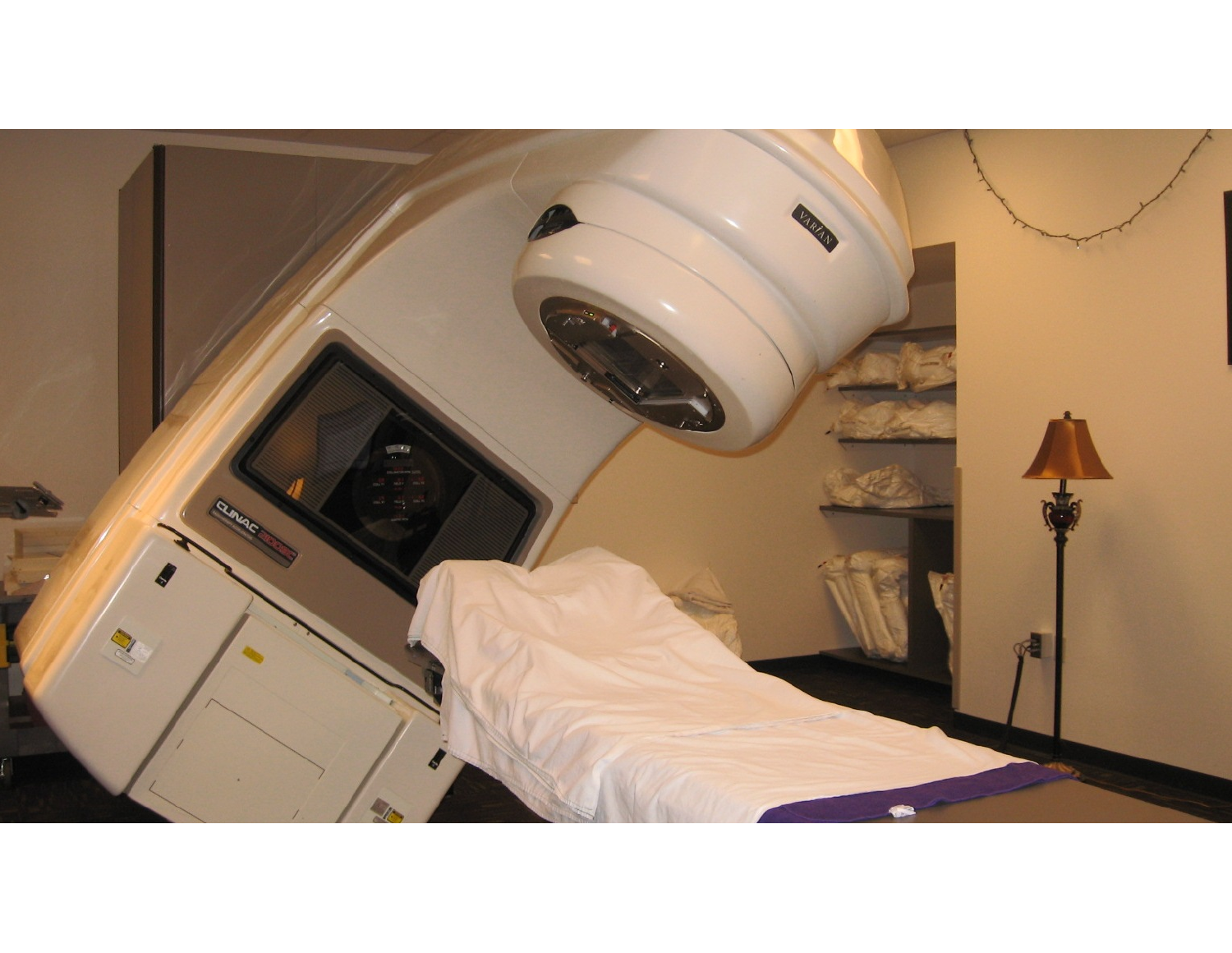#### What Did They Do?

Therac-25 was an upgrade to Therac-20 that replaced hardware interlocks with software The software to run the machine was a custom operating system for a PDP-11/23

Custom scheduler that had race conditions (no atomic test & set operations)

Different processes communicated through shared memory

8-bit counters used as signals that overflowed

The user interface was misleading

 Keyboard input accepted edit operations, but they didn't behave as expected Default values caused undesired behavior (convenience compromised safety) Error messages were inscrutable

The system paused when something went wrong, but there were lots of errors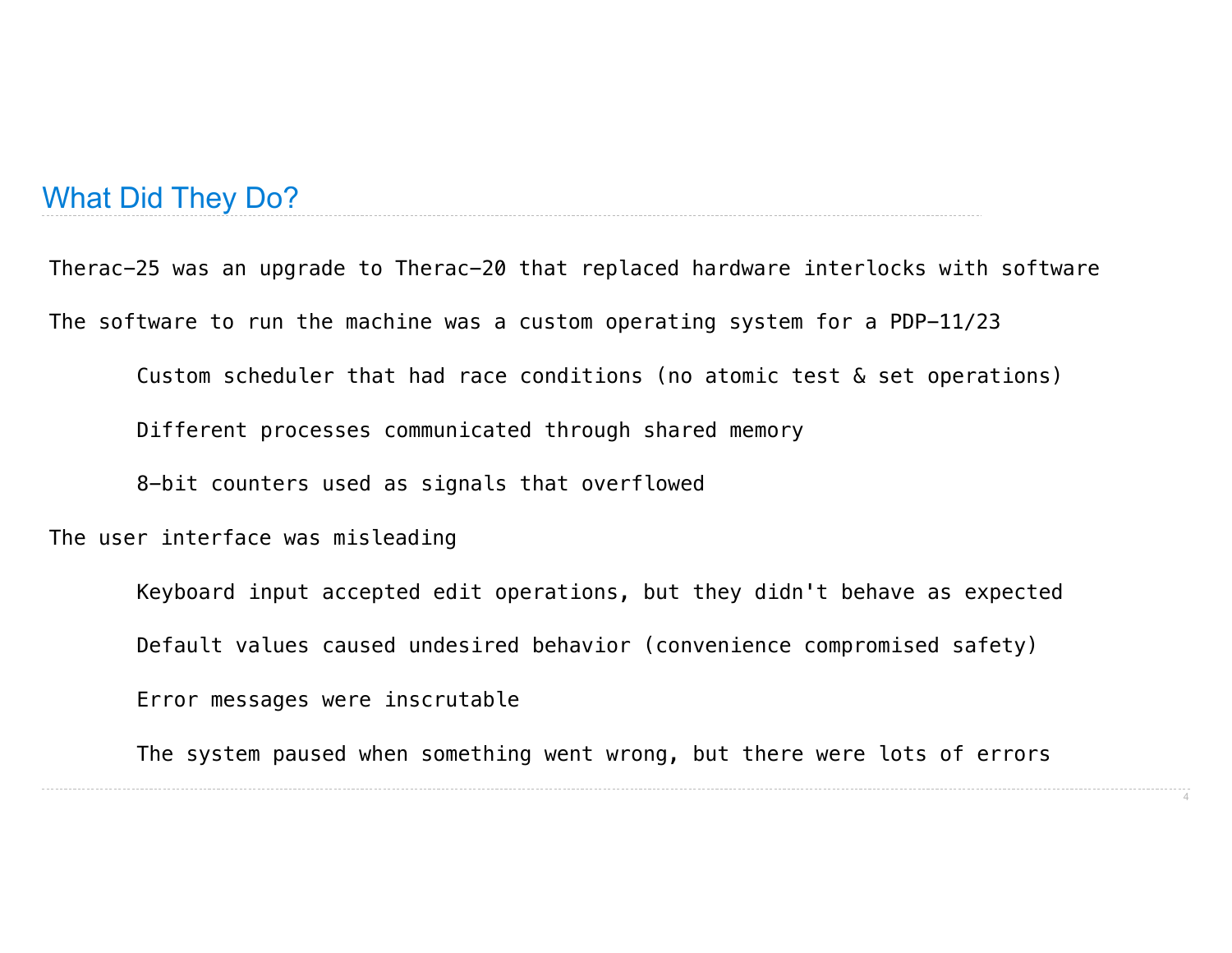# What Didn't They Do?

**Documentation**: Development and behavior should be documented **Concurrency**: Use techniques that are easy to understand for difficult problems **Interface**: Input-output relationship should not be surprising **Testing**: A plan for how to test components and interactions should be part of design **Auditing**: Should have an independent and robust way of tracking what actually happened **Modularity**: For example, a clean interface between input and execution **Simplicity**: Software designs should be simple **Redundancy:** No single component failure should be able to cause an accident